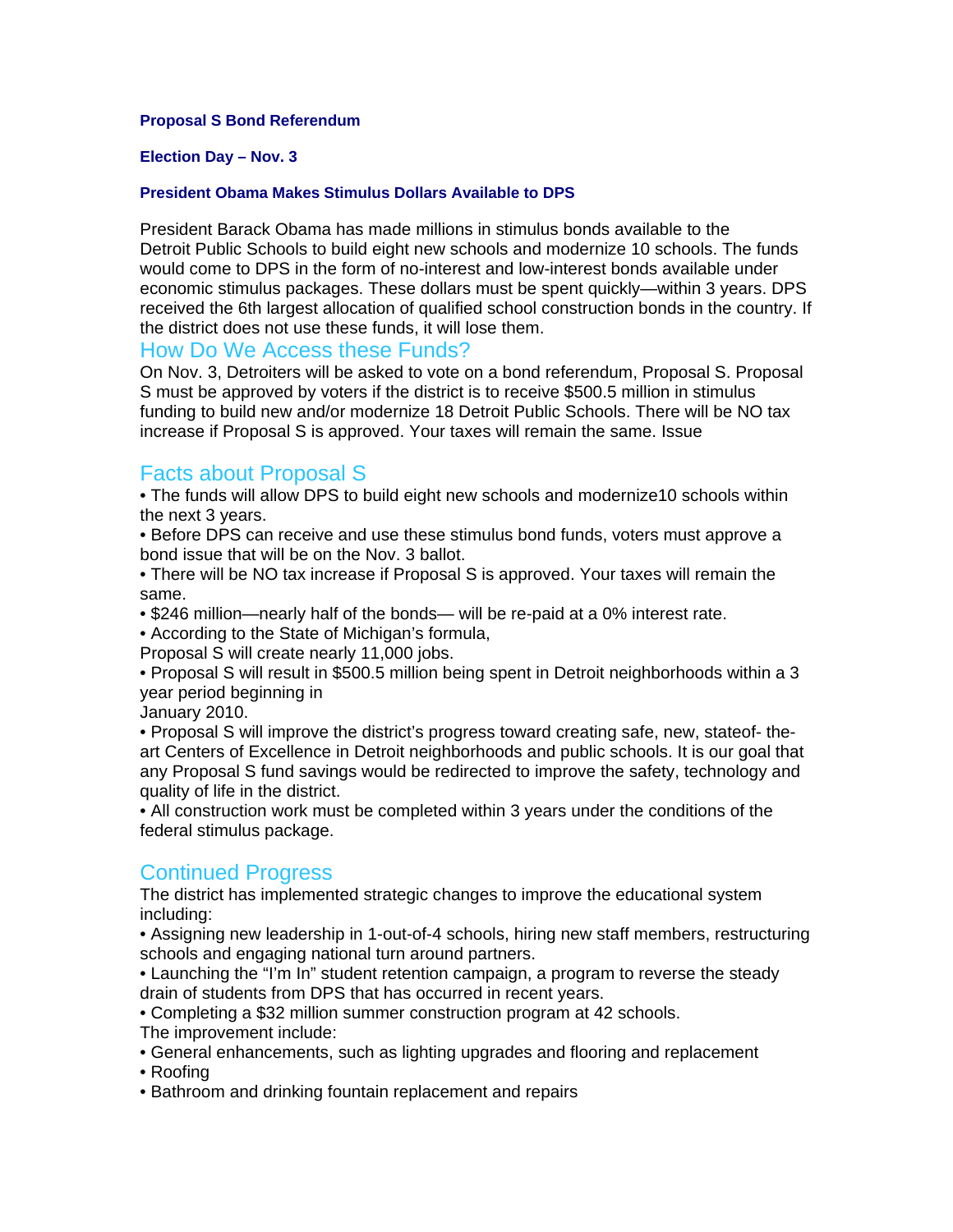- Playscapes
- Fixtures (such as mobile science room demonstration tables and pre-K cubbies)
- Safety upgrades with security and signage
- Heating and cooling repairs and replacements
- Painting of schools

## Accountability

To provide voters assurance that there will be accountability in the investment of these funds in our schools, DPS Emergency Financial Manager Robert Bobb will establish an oversight committee of respected community leaders that will review every aspect of the ongoing construction and funding. The DPS Bond Advisory and Fiscal Responsibility Committee will include parents as well as political, industry, labor and community leaders who are committed to ensuring that the goals of the district are met.

### Inclusive Procurement

This bond program will include Local/Small Local Business Enterprise programs and incentives:

•First Source Programs to encourage hiring Detroiters, and

•Mentoring and Student Employment Programs to train a new generation of Detroit Construction professionals.

### Project Recommendations

Bethune Academy Modernized

Brightmoor PK-8 New Building

Chadsey High School New Building

Cooley High School Modernized

Denby High School Modernized or New Building

Duffield PK-8 Modernized

Finney High School New Building

Ford High School Modernized or New Building

JR King PK-8 Modernized

Marcus Garvey PK-8 Modernized

Mark Twain PK-8 Modernized